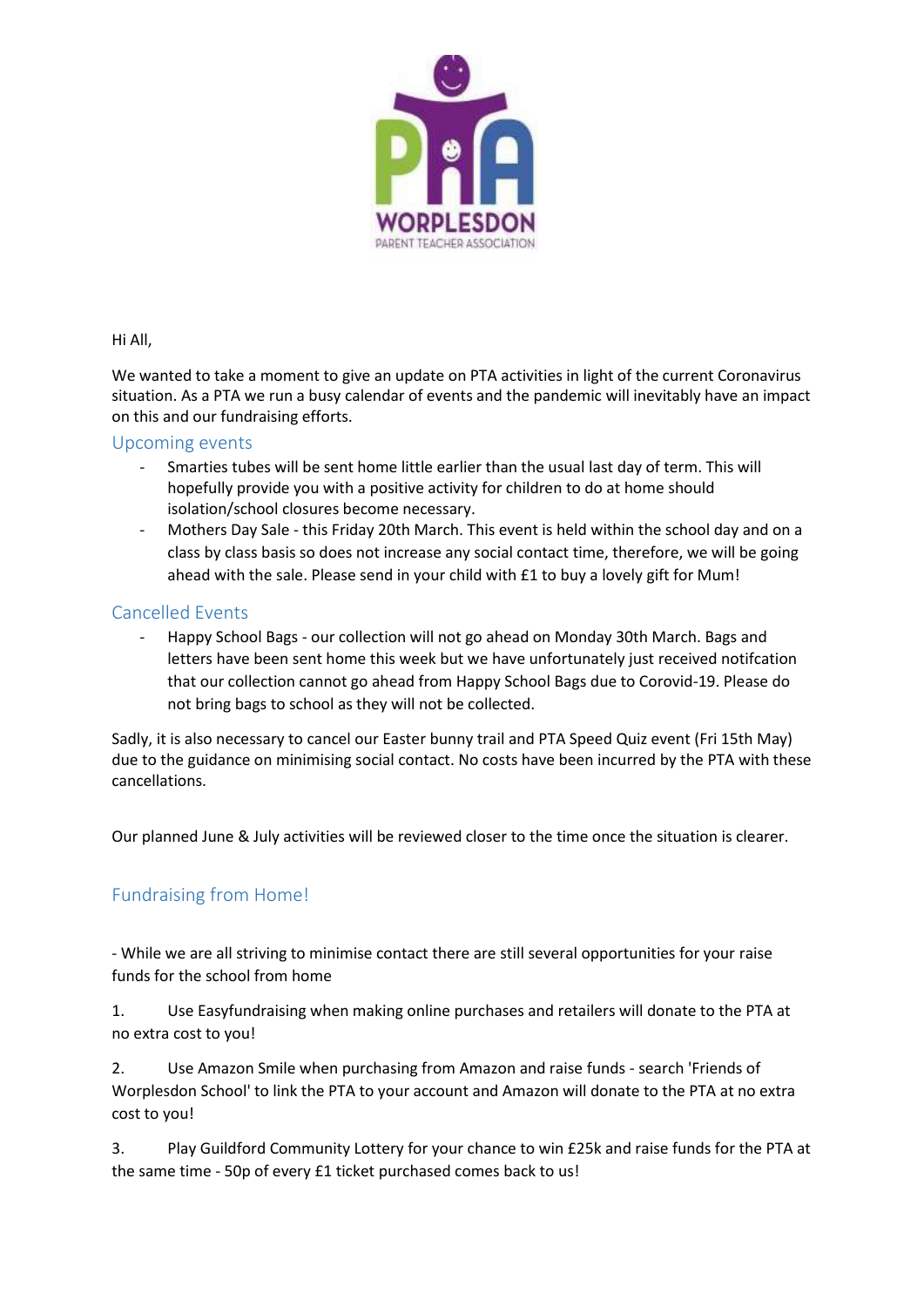

We understand that this will be a very stressful time for everyone and would like to finish by thanking you for your ongoing support - this Spring term we have been able to confirm a further £6k of funding for the school to buy an extra Chromebook for every classroom as well as new reference books such as dictionaries. This is a huge achievement and not possible without the support of all our community.

Best wishes.

Sarah

PTA Chair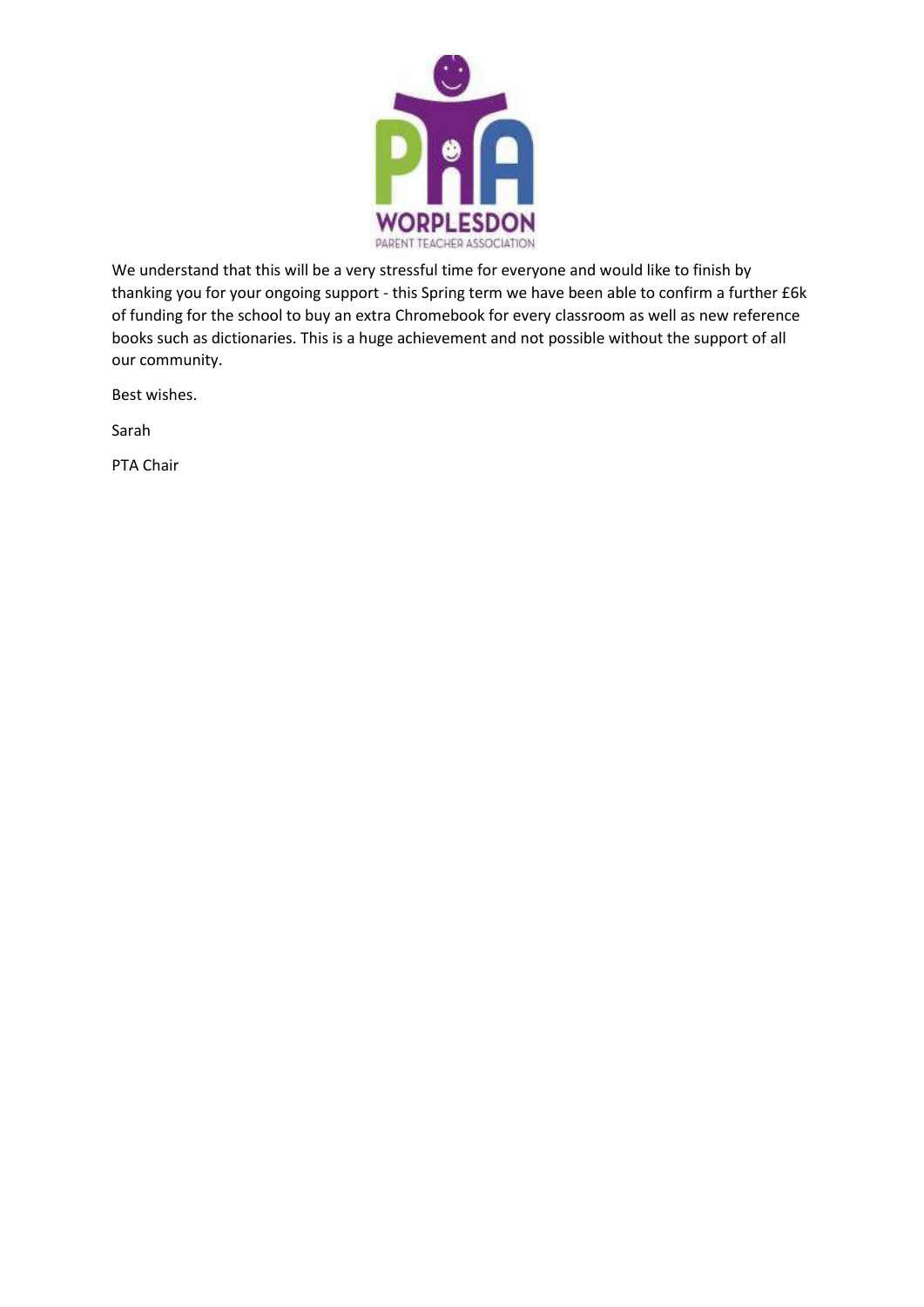

# **Countdown to the**

We know that there's a lot to remember so here's all the dates you need in one place... More information can be found on the PTA Facebook page.

# november